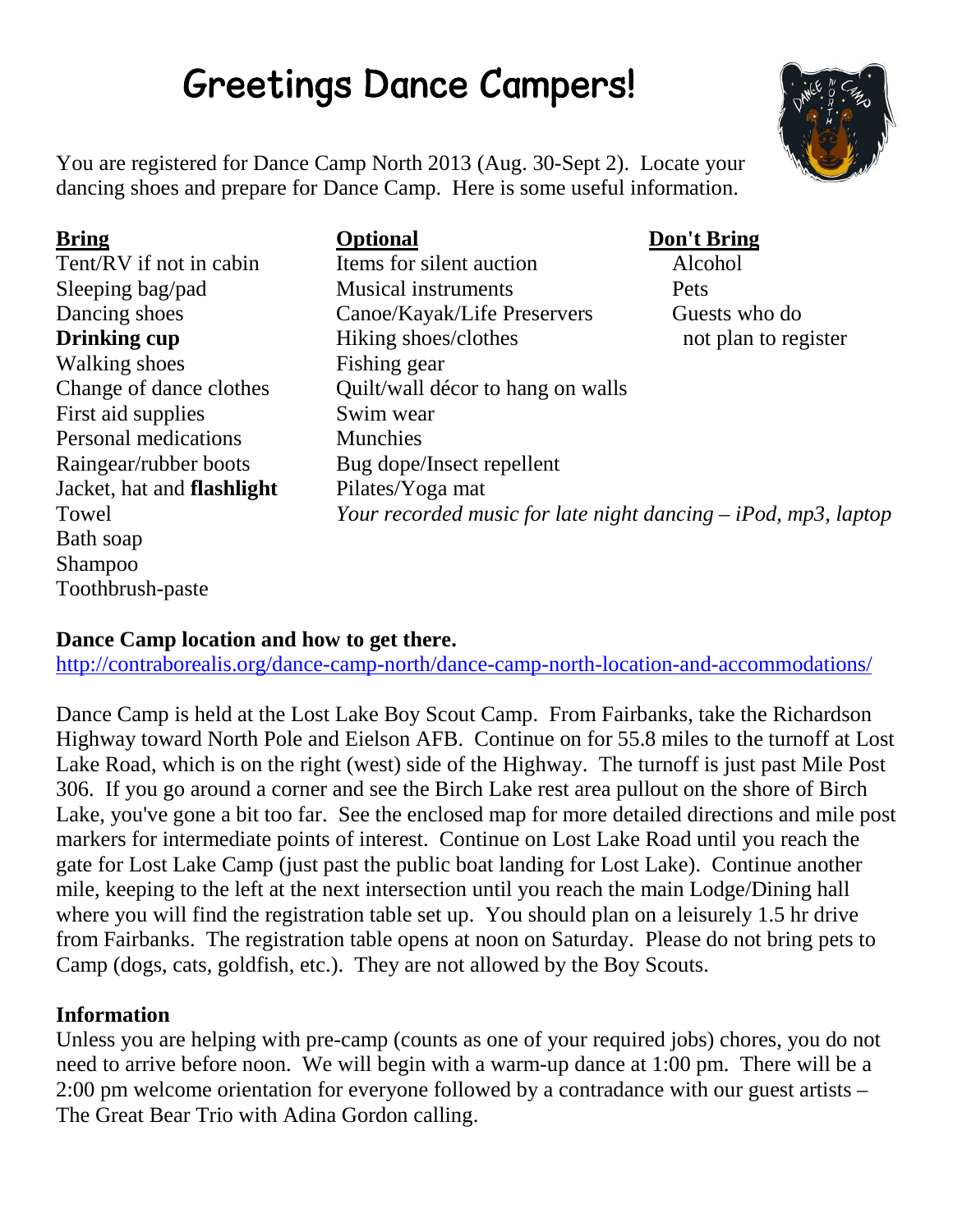At the registration table you will check in and pick up a Camp map to show you where you can set up your own camp or park your vehicle/RV or cabin locations if you have requested cabin accommodations. If you are 9 years of age or older you will be expected to sign up for **1 hour's total worth of work** (such as sweeping, setting up tables, serving meals, clean/restocking bathrooms/showers, etc.). That could be 2 or 3 jobs. Camp is a cooperative effort minimizing the cost of Camp and insuring that what needs to be done gets done to make the Camp run smoothly. If you are arriving late or leaving early, you can ask someone else to sign you up for the jobs that will match your schedule. Please do not park along the roadsides: they are very narrow and we need to maintain access for emergency vehicles, bicycles and foot traffic. You are welcome to drive to your campsite to unload. Once unloaded, please park at the rifle range, the main Lodge (across and up the hill on the opposite side of the road) from the shower area or the waterfront. If you park/camp at the waterfront, please leave spaces facing the lake for tents and RVs.

The first meal will be provided Saturday evening. Afternoon snacks during breaks starting Saturday afternoon will be provided. We've got great cooks who will feed us Saturday evening, 3 meals on Sunday and 2 meals on Monday. Dance Camp activities begin at mid-day on Saturday. We are currently working on the schedule which you will receive when you arrive at the registration desk. Sunday there will be workshops and dancing all day followed by an evening mini-concert and contra dance. Monday there will be morning dance and workshops and an afternoon dance which will end around 3:30 pm.

Remember to bring a sleeping bag and whatever else you want to sleep on (pillow, hammock, ground pad, etc.). If you are staying in a cabin, you can bring your own single sheets, fitted bottom sheets are helpful. It can be cold and rainy or warm and sunny. Cool nights will require a jacket or heavy sweater. **Weather predictions: day 50's-60's, night 30's-40's.** There are private shower facilities at three locations around Camp. Check the Camp map. In addition to the flush toilets at the Dance Hall/Dining facility (Boy Scout Honor Lodge) there are additional flush toilets at the shower facility 0.25 miles down the road from the Dance Hall. Down by the lake and through the woods near the camp sites there are commodious, supplemental outhouses.

To minimize the washing of cups and extravagant use of paper products, please bring your own, positively identifiable mug or water bottle to re-use throughout the weekend. To keep the dance floor clean and smooth, bring dancing shoes that will not be worn outside.

Be sure to bring first aid supplies and medications that you or your family may need for scratches, scraps, sprains, stings, etc. Swimming will be at your own risk as there is no lifeguard on duty. There are nice hiking trails at the Camp. Buildings at camp are a 5 to 10 minute walk apart, with a 15 min walk from the Dance Hall to the Lakefront (maybe a bit longer going uphill from Lakefront to Dance Hall). Trails are not lighted so be sure to bring a flashlight (and spare batteries) or the name "Lost Lake" will take on a whole new meaning! Bring your own canoe and/or Kayak with a life preserver for each boater. Don't have a boat, the Boy Scouts have a number of canoes and life preservers available at the water front if you want to paddle around during breaks.